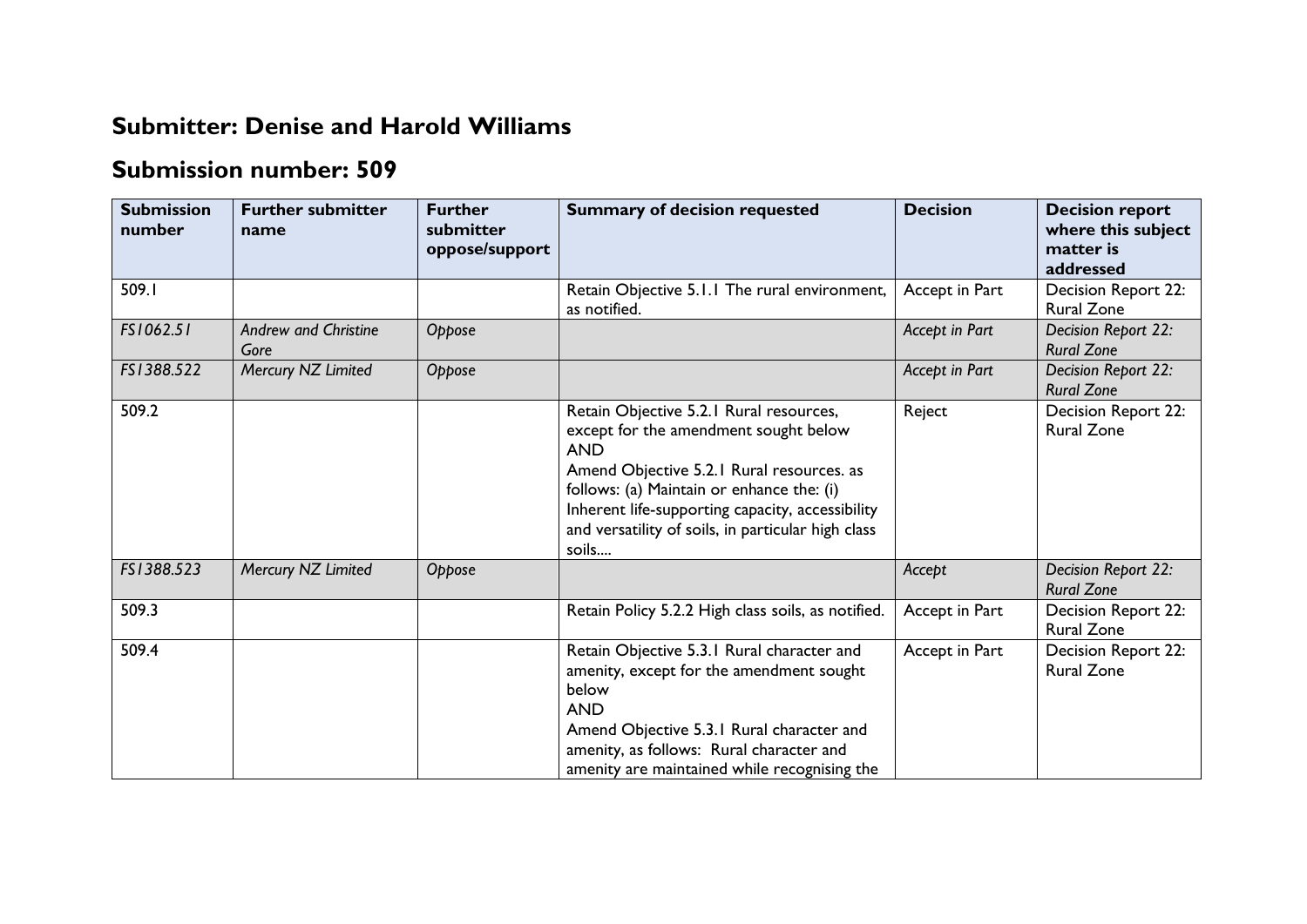| <b>Submission</b><br>number | <b>Further submitter</b><br>name | <b>Further</b><br>submitter<br>oppose/support | <b>Summary of decision requested</b>                                                                                                                                                                                                                                                                                                                                                                                                                                    | <b>Decision</b> | <b>Decision report</b><br>where this subject<br>matter is<br>addressed |
|-----------------------------|----------------------------------|-----------------------------------------------|-------------------------------------------------------------------------------------------------------------------------------------------------------------------------------------------------------------------------------------------------------------------------------------------------------------------------------------------------------------------------------------------------------------------------------------------------------------------------|-----------------|------------------------------------------------------------------------|
|                             |                                  |                                               | localised character of different parts of the<br>District.                                                                                                                                                                                                                                                                                                                                                                                                              |                 |                                                                        |
| 509.5                       |                                  |                                               | Retain Rule 22.4.1.2(a)(i-iii) General<br>Subdivision, as notified.                                                                                                                                                                                                                                                                                                                                                                                                     | Accept in Part  | Decision Report 22:<br><b>Rural Zone</b>                               |
| FS1388.524                  | Mercury NZ Limited               | Oppose                                        |                                                                                                                                                                                                                                                                                                                                                                                                                                                                         | Accept in Part  | Decision Report 22:<br><b>Rural Zone</b>                               |
| 509.6                       |                                  |                                               | Retain Rule 22.4.1.2 General subdivision,<br>except for the amendments sought below<br><b>AND</b><br>Amend Rule 22.4.1.2 General subdivision to<br>create new discretionary activities, as follows:<br>D1 (a) General subdivision around an existing<br>dwelling and associated curtilage that does<br>not comply with Rule 22.4.1.2. (iv) RD1. (b)<br>General subdivision around established rural<br>activities that does not comply with Rule<br>22.4.1.2. (iv) RD1. | Accept in Part  | Decision Report 22:<br><b>Rural Zone</b>                               |
| FS1388.525                  | Mercury NZ Limited               | Oppose                                        |                                                                                                                                                                                                                                                                                                                                                                                                                                                                         | Accept in Part  | Decision Report 22:<br><b>Rural Zone</b>                               |
| 509.7                       |                                  |                                               | Delete Rule 22.4.1.2(a)(v) General<br>Subdivision;<br><b>AND</b><br>Add a new matter of discretion to Rule<br>22.4.1.2(b) General subdivision as follows: (b)<br>(vi) Effects on rural productivity and<br>fragmentation of high class soils.                                                                                                                                                                                                                           | Accept in Part  | Decision Report 22:<br><b>Rural Zone</b>                               |
| FS1388.526                  | Mercury NZ Limited               | Oppose                                        |                                                                                                                                                                                                                                                                                                                                                                                                                                                                         | Accept in Part  | Decision Report 22:<br><b>Rural Zone</b>                               |
| 509.8                       |                                  |                                               | Retain Rule 22.4.1.2(a)(iv) General<br>Subdivision.                                                                                                                                                                                                                                                                                                                                                                                                                     | Accept in Part  | Decision Report 22:<br><b>Rural Zone</b>                               |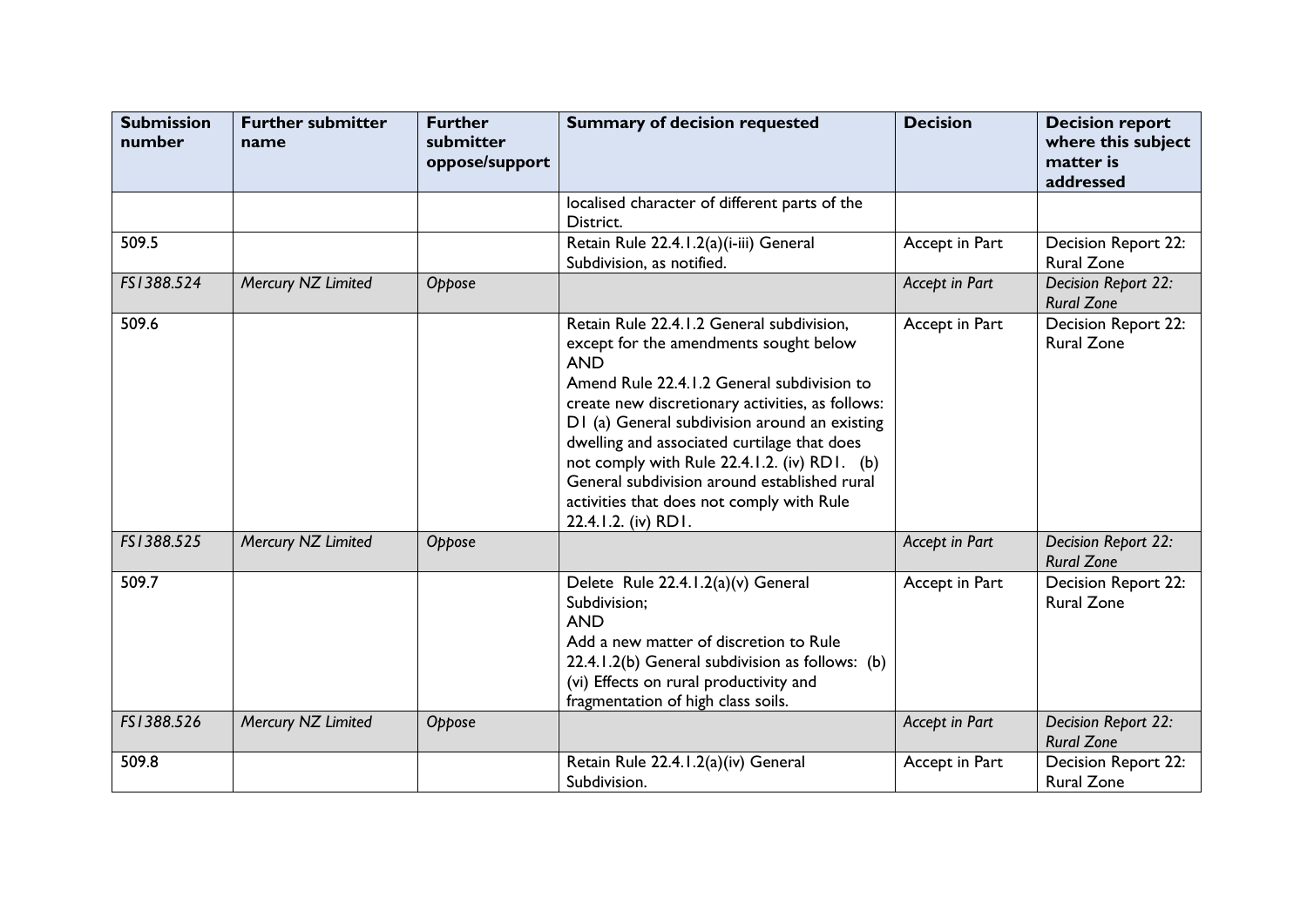| <b>Submission</b><br>number | <b>Further submitter</b><br>name    | <b>Further</b><br>submitter<br>oppose/support | <b>Summary of decision requested</b>                                                                                                                                                                                                                                                                                                                                                                                                                                                                                                                                                                                                                                                                                                                                                                            | <b>Decision</b> | <b>Decision report</b><br>where this subject<br>matter is<br>addressed |
|-----------------------------|-------------------------------------|-----------------------------------------------|-----------------------------------------------------------------------------------------------------------------------------------------------------------------------------------------------------------------------------------------------------------------------------------------------------------------------------------------------------------------------------------------------------------------------------------------------------------------------------------------------------------------------------------------------------------------------------------------------------------------------------------------------------------------------------------------------------------------------------------------------------------------------------------------------------------------|-----------------|------------------------------------------------------------------------|
| FS1388.527                  | Mercury NZ Limited                  | Oppose                                        |                                                                                                                                                                                                                                                                                                                                                                                                                                                                                                                                                                                                                                                                                                                                                                                                                 | Accept in Part  | Decision Report 22:<br><b>Rural Zone</b>                               |
| 509.9                       |                                     |                                               | Retain Policy 5.3.8 Effects on rural character<br>and amenity from rural subdivision, except for<br>the amendments sought below<br><b>AND</b><br>Amend Policy 5.3.8 Effects on rural character<br>and amenity from rural subdivision, as follows:<br>(b) Ensure development does not<br>compromise the predominant open space,<br>character and amenity of rural areas.<br>(d)Rural hamlet subdivision and boundary<br>relocations ensure the following:<br>(i)Protection of rural land for productive<br>purposes; (ii) Maintenance of the localised<br>rural character and amenity of the<br>surrounding rural environment;<br>(iii) Minimisation of cumulative effects. (e)<br>Subdivision, use and development<br>opportunities ensure that localised rural<br>character and amenity values are maintained. | Accept in Part  | Decision Report 22:<br><b>Rural Zone</b>                               |
| 509.10                      |                                     |                                               | Amend the activity status for Rule 22.4.11<br>PR1, PR2, PR3 and PR4 Prohibited<br>subdivision, from Prohibited to Non-<br><b>Complying Activities.</b>                                                                                                                                                                                                                                                                                                                                                                                                                                                                                                                                                                                                                                                          | Accept in Part  | <b>Decision Report 22:</b><br><b>Rural Zone</b>                        |
| FS1062.52                   | <b>Andrew and Christine</b><br>Gore | Support                                       |                                                                                                                                                                                                                                                                                                                                                                                                                                                                                                                                                                                                                                                                                                                                                                                                                 | Accept in Part  | Decision Report 22:<br><b>Rural Zone</b>                               |
| FS1129.48                   | <b>Auckland Council</b>             | Oppose                                        |                                                                                                                                                                                                                                                                                                                                                                                                                                                                                                                                                                                                                                                                                                                                                                                                                 | Accept in Part  | Decision Report 22:<br><b>Rural Zone</b>                               |
| FS1388.528                  | Mercury NZ Limited                  | Oppose                                        |                                                                                                                                                                                                                                                                                                                                                                                                                                                                                                                                                                                                                                                                                                                                                                                                                 | Accept in Part  | Decision Report 22:<br><b>Rural Zone</b>                               |